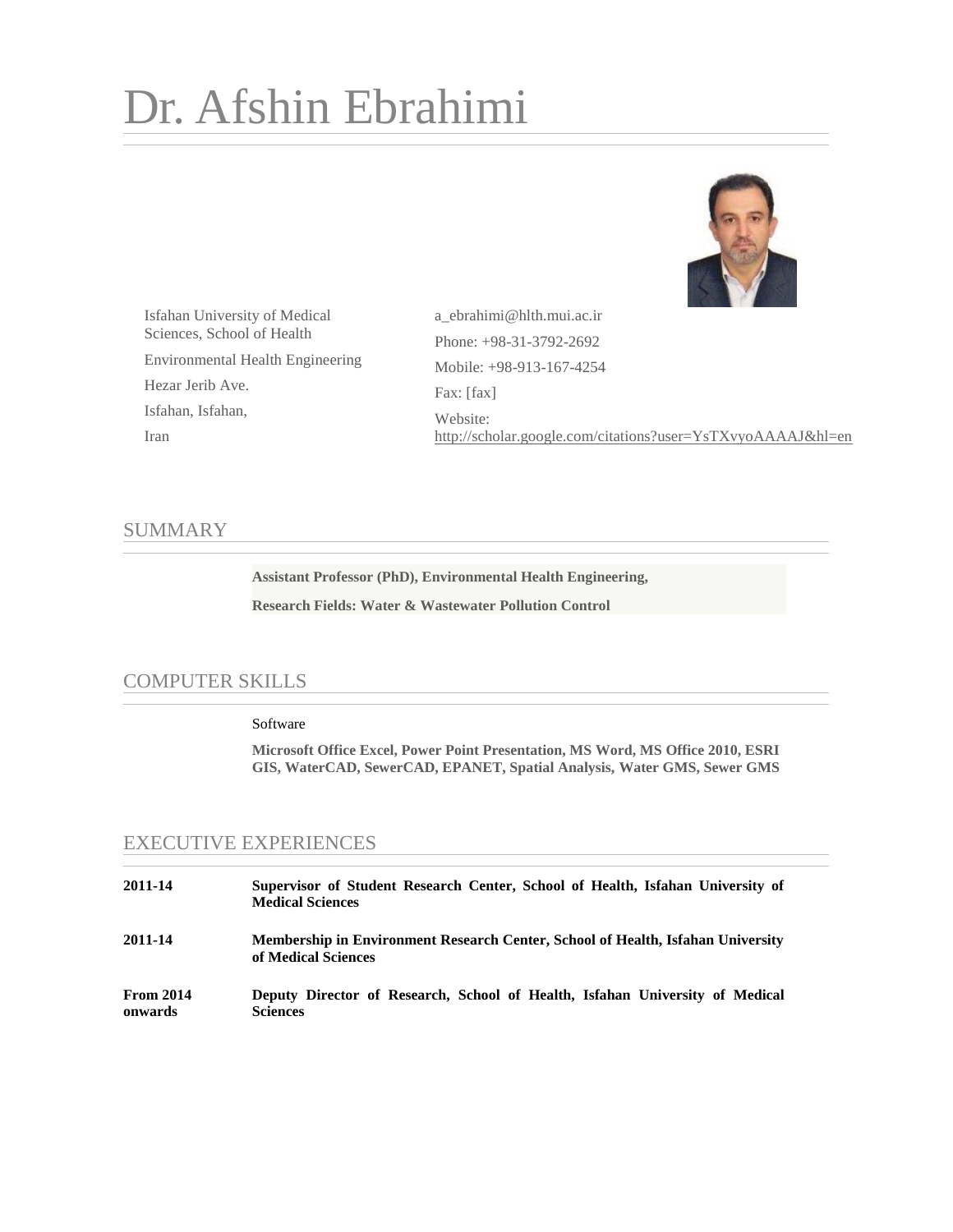#### EDUCATION

| 1994-96 | Technician, Environmental Health, School of Health, Kermanshah University of<br><b>Medical Sciences</b>   |
|---------|-----------------------------------------------------------------------------------------------------------|
| 1997-99 | BSc, Environmental Health Engineering, School of Health, Isfahan University of<br><b>Medical Sciences</b> |
| 2000-02 | MSc, Environmental Health Engineering, School of Health, Isfahan University of<br><b>Medical Sciences</b> |
| 2004-10 | PhD, Environmental Health Engineering, School of Health, Isfahan University of<br><b>Medical Sciences</b> |

#### **TEACHING**

| 2002-05 | Undergraduate course of Environmental Health, School of Health, Lorestan<br><b>University of Medical Sciences</b>               |
|---------|---------------------------------------------------------------------------------------------------------------------------------|
| 2007-14 | BSc, MSc and PhD course of Environmental Health Engineering, School of Health,<br><b>Isfahan University of Medical Sciences</b> |

## RESEARCH EXPERIENCES (JOURNAL PUBLICATIONS)

- 1. Afshin Ebrahimi, Ensiyeh Taheri, Asrin Pashaee, Mokhtar Mahdavi: The effectiveness of polyaluminum ferric chloride (PAFCl) for turbidity and color removal from Isfahan raw water. Desalination and water treatment 06/2014;
- 2. F. Setayesh, A. Mazroui, A. Ebrahimi, M. Valhid Dastjerdi: Zoning of Isfahan Drinking Water Distribution Network Corrosion Potential in Summer and Autumn of 2011 Using Geographic Information System (GIS). 02/2014;
- 3. Afshin Ebrahimi, Ensiyeh Taheri, Asrin Pashaee, Mokhtar Mahdavi: Effectiveness of poly Aluminium ferric chloride for turbidity and color removal from low to medium turbid water. Archives of Hygiene Sciences. 2014;3(1).
- 4. Hamid Reza Zeinaddine, Afshin Ebrahimi, Vali Alipour, Leila Rezaei: Removal of Nitrogen and Phosphorous from Wastewater of Seafood Market by Intermittent Cycle Extended Aeration System (ICEAS). J Health Sci Surveillance Sys. 10/2013; 1(2):89-93.
- 5. Abdolmotaleb Seid Mohammadi, Ghorban Asgari, Afshin Ebrahimi, Hossein Movahedian Attar, Zahra Sharifi: Application of several advanced oxidation processes for degradation of 4‑chlorophenol from aqueous solution. IJEHE. 06/2013; 2(3):1-7.
- 6. Mehdi Khiadani (Hajian), Mohammad Mehdi Amin, Fariborz Momen Beik, Afshin Ebrahimi, Marziyeh Farhadkhani, Fazel Mohammadi‑Moghadam: Determination of polycyclic aromatic hydrocarbons concentration in eight brands of black tea which are used more in Iran. IJEHE. 06/2013; 2(3).
- 7. Maryam Salimi, Afshin Ebrahimi, Afsane Salimi: Evaluation of new location of Isfahan's sanitary landfill site with Oleckno method. IJEHE. 06/2013; 2(2):1-4.
- 8. Hossein Farrokhzadeh, Ensiyeh Taheri, Afshin Ebrahimi, Ali Fatehizadeh, Marzieh Vahid Dastjerdi, Bijan Bina: EFFECTIVENESS OF Moringa oleifera POWDER IN REMOVAL OF HEAVY METALS FROM AQUEOUS SOLUTIONS. Fresenius Environmental Bulletin 05/2013; 22(5a):1516-1523.
- 9. Farid Hesami, Bijan Bina, Afshin Ebrahimi, Mohammad Mehdi Amin: Arsenic removal by coagulation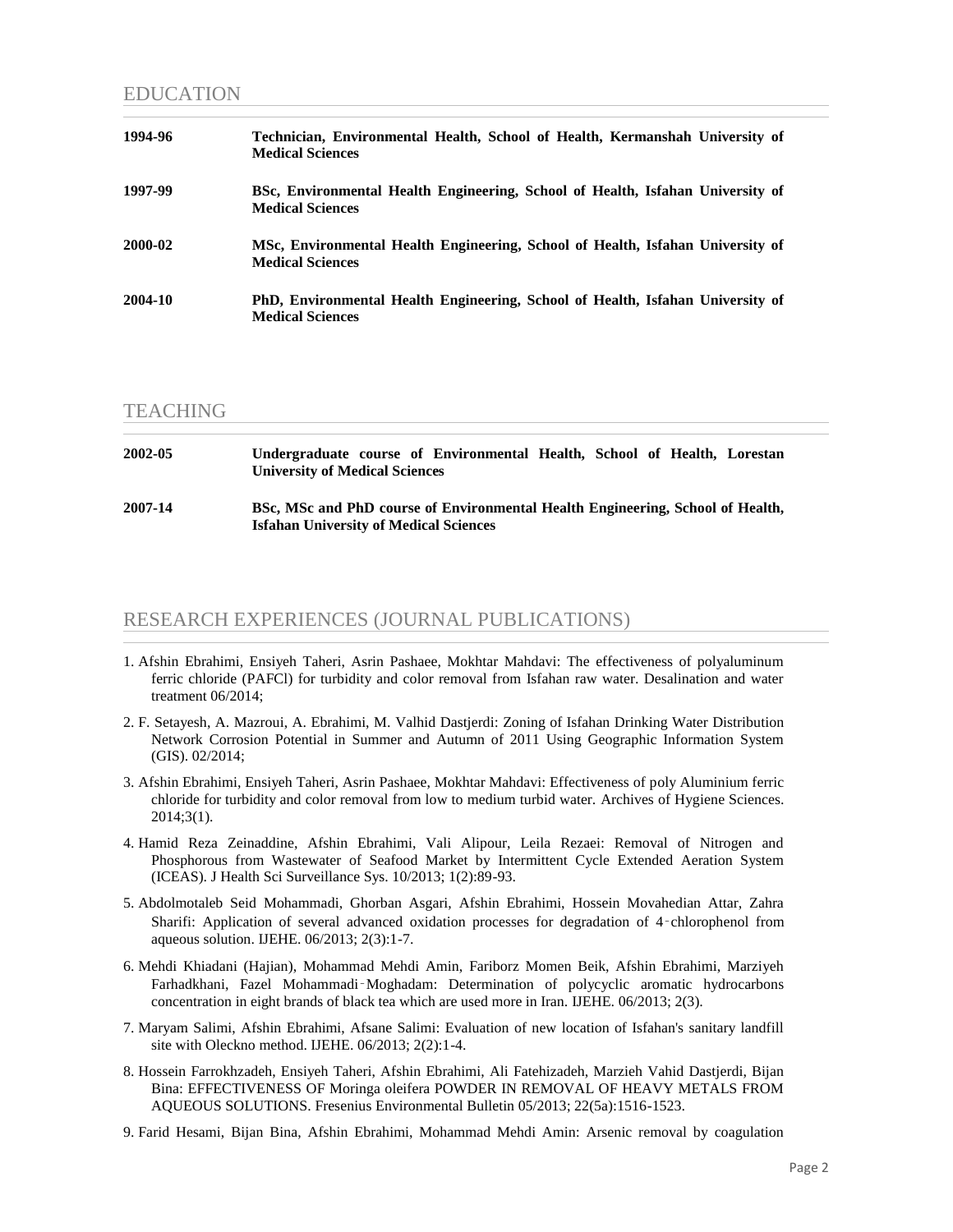using ferric chloride and chitosan from water. IJEHE. 04/2013;

- 10. Ghorban Asgari, Afshin Ebrahimi, Abdolmotaleb Seid Mohammadi, Ghader Ghanizadeh: The investigation of humic acid adsorption from aqueous solutions onto modified pumice with hexadecyl trimethyl ammonium bromide. IJEHE. 04/2013;
- 11. Afshin Ebrahimi, Maryam Faraji, Mohsen Sadani, Mohammad Mehdi Amin, Mehdi Hajian, Hamid Reza Pourzamani: Determination of BTEX concentration in the groundwater of east region of Isfahan using passive sampling method. IJEHE. 04/2013; 2(2):1-6.
- 12. G Asgari, AS Mohammadi, A Ebrahimi, E Hosseinzadeh: Adsorption of phenol from aqueous solution by modified zeolite with FeCl3. IJEHE. 03/2013;
- 13. Ghorban Asgari, Abdolmotaleb Seyd Mohammadi, Afshin Ebrahimi: Performance of the catalytic ozonation process with pumice in removal of humic acids from aqueous solutions. IJEHE. 01/2013;
- 14. Hamzeh Esmaeili, Afshin Ebrahimi, Mehdi Hajian, Hamid Reza Pourzamani: Kinetic and isotherm studies of humic acid adsorption onto iron oxide magnetic nanoparticles in aqueous solutions. IJEHE. 01/2013;
- 15. Abdolmotaleb Seid Mohammadi, Ghorban Asgari, Afshin Ebrahimi, Zahra Sharifi, Hossein Movahedian Attar: 4-Chlorophenol degradation with modified domestic microwave and hydrogen peroxide in aqueous solution. IJEHE. 01/2013;
- 16. Mohammad Mehdi Amin, Hassan Hashemi, Afshin Ebrahimi, Asghar Ebrahimi, Eng Hassan Hashemi: Effects of oxytetracycline, tylosin, and amoxicillin antibiotics on specific methanogenic activity of anaerobic biomass. IJEHE. 01/2013;
- 17. Asghar Tavasolifar, Bijan Bina, Mohammad Mehdi Amin, Afshin Ebrahimi, Mohammad Jalali: Implementation of hazard analysis and critical control points in the drinking water supply system. IJEHE. 01/2013;
- 18. Maryam Salimi, Mohammad Mehdi Amin, Afshin Ebrahimi, Akbar Ghazifard, Payam Najafi, Mehdi Mohammad, Amin: Influence of electrical conductivity on the phytoremediation of contaminated soils to Cd 2+ and Zn 2+. IJEHE. 01/2013;
- 19. Hajar Pourgheysari, Malihe Moazeni, Afshin Ebrahimi: Heavy metal content in edible salts in Isfahan and estimation of their daily intake via salt consumption. IJEHE. 01/2013;
- 20. Amir Mohammadi, Bijan Bina, Afshin Ebrahimi, Yaghoub Hajizadeh, Mohammad Mehdi Amin, Hamidreza Pourzamani: Effectiveness of nanozeolite modified by cationic surfactant in the removal of disinfection by-product precursors from water solution. IJEHE. 01/2013;
- 21. M. Moazeni, M. Atefi, A. Ebrahimi, P. Razmjoo, M. Vahid Dastjerdi: Evaluation of Chemical and Microbiological Quality in 21 Brands of Iranian Bottled Drinking Waters in 2012: A Comparison Study on Label and Real Contents. Journal of Environmental and Public Health 01/2013; 2013:469590.
- 22. Mohsen Heidari, Maryam Kazemipour, Bijan Bina, Afshin Ebrahimi, Mehdi Ansari, Mohammad Ghasemian, Mohammad Mehdi Amin: A Qualitative Survey of Five Antibiotics in a Water Treatment Plant in Central Plateau of Iran.. Journal of Environmental and Public Health 01/2013; 2013:351528.
- 23. B. Bina, A. Mohammadi, A. Ebrahimi, M. M. Amin, H. Pourzamani: Survey of Chloroform Concentration in the Water Distribution System of Isfahan, Iran, and Zoning by GIS. Health System Research. 03/2012; 8(2).
- 24. Amir Mohammadi, Afshin Ebrahimi, Mohammad Mehdi Amin: Feasibility energy recovery potential of municipal solid waste in Northwest of Iran. IJEHE. 01/2012; 1(1):71-74.
- 25. Amin Mohammad Mehdi, Hashemi Hassan, Ebrahimi Afshin, Bina Bijan, Movahhedian Attar Hossein, Jaberi Adib, Saffari Hossein, Mousavian Zahra: Using Combined Processes of Filtration and Ultraviolet Irradiation for Effluent Disinfection of Isfahan North Wastewater Treatment Plant in Pilot Scale. Water and Wastewater Journal. 08/2011; 78(2):71-77.
- 26. M.M. Amin, A. Ebrahimi, M. Hajian, N. Iranpanah, B. Bina: Spatial Analysis of Three Agrichemicals In Groundwater Of Isfahan Using GS<sup>+</sup>. Iranian Journal of Environmental Health, Science and Engineering (ISSN: p-ISSN: 1735-1979) Vol 7 Num 1. 01/2010; 7(1):71-80.